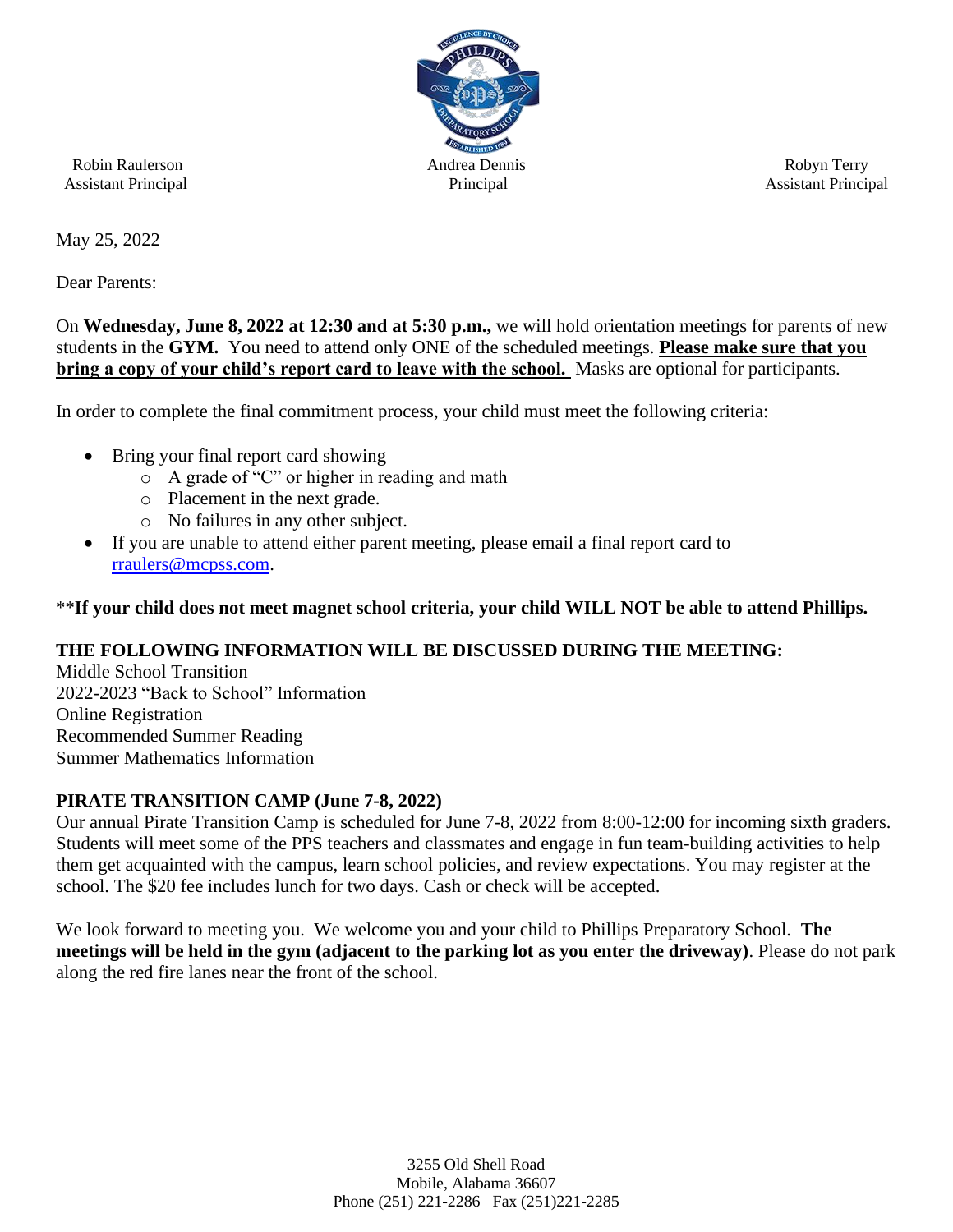# **2022-2023 Online Registration and Fee Payment for ALL STUDENTS**

REGISTRATION IS VERY IMPORTANT. IT IS NECESSARY FOR YOUR CHILD TO BEGIN SCHOOL WITH THE PROPER MATERIALS AND INFORMATION. Registration may be completed online. When completing the online registration process, remember to include your current email address to ensure delivery of all information from the school. Communication throughout the year is via email and telephone calls, so please make sure all information is accurate. The virtual registration steps are as follows:

|           | <b>REGISTRATION GATEWAY</b>                                                                                                                                                                                                                             |  |  |
|-----------|---------------------------------------------------------------------------------------------------------------------------------------------------------------------------------------------------------------------------------------------------------|--|--|
| Step 1    | Go to www.mcpss.com<br>Click on the blue "Register" button, then click "Online Registration." You will then choose:<br>"Returning Students" (students who have attended school in MCPSS)<br><b>OR</b>                                                   |  |  |
|           | "New Students" (students who have NEVER been enrolled in MCPSS)                                                                                                                                                                                         |  |  |
|           | Complete all information online.                                                                                                                                                                                                                        |  |  |
|           | All students must be pre-registered online before registration at school can be completed.                                                                                                                                                              |  |  |
|           | <b>REQUIRED DOCUMENTS</b>                                                                                                                                                                                                                               |  |  |
| Step 2    | Virtual Registration will be completed by fax or email.                                                                                                                                                                                                 |  |  |
|           | Parents of 6 <sup>th</sup> grade students must send in two proofs of residence, photo ID, and end of the year<br>report card. 6 <sup>th</sup> grade students who have turned 11 years old will also need to bring an updated<br>blue immunization card. |  |  |
|           | Students new to the Mobile County Public School System must send in two proofs of residence,<br>photo ID, end of the year report card, social security card, birth certificate and blue immunization<br>card.                                           |  |  |
|           | You may scan all documents and send to one of the following:                                                                                                                                                                                            |  |  |
|           | Fax: (251) 221-2285<br>Email: wlove@mcpss.com                                                                                                                                                                                                           |  |  |
| <b>OR</b> |                                                                                                                                                                                                                                                         |  |  |
|           | Documents can be uploaded during online registration.                                                                                                                                                                                                   |  |  |
|           | <b>FEE PAYMENT</b>                                                                                                                                                                                                                                      |  |  |
| Step 3    | PHILLIPS IS PROVIDING ALL STUDENTS WITH SUPPLIES FOR THE FIRST<br>SEMESTER OF THE 2022-23 SCHOOL YEAR.                                                                                                                                                  |  |  |
|           | *Course fees are separate and may be paid at registration.                                                                                                                                                                                              |  |  |
|           |                                                                                                                                                                                                                                                         |  |  |
|           |                                                                                                                                                                                                                                                         |  |  |

Online Registration should be completed by June 1, 2022. Your MCPSS Username will be the enrolling parent/guardian's email address. Your password will be the oldest active student's birth date.

If a student attends a private school, the parent will need to go on the [www.mcpss.com](http://www.mcpss.com/) website, click on "Online Registration" and select "New Students" to complete the online registration process.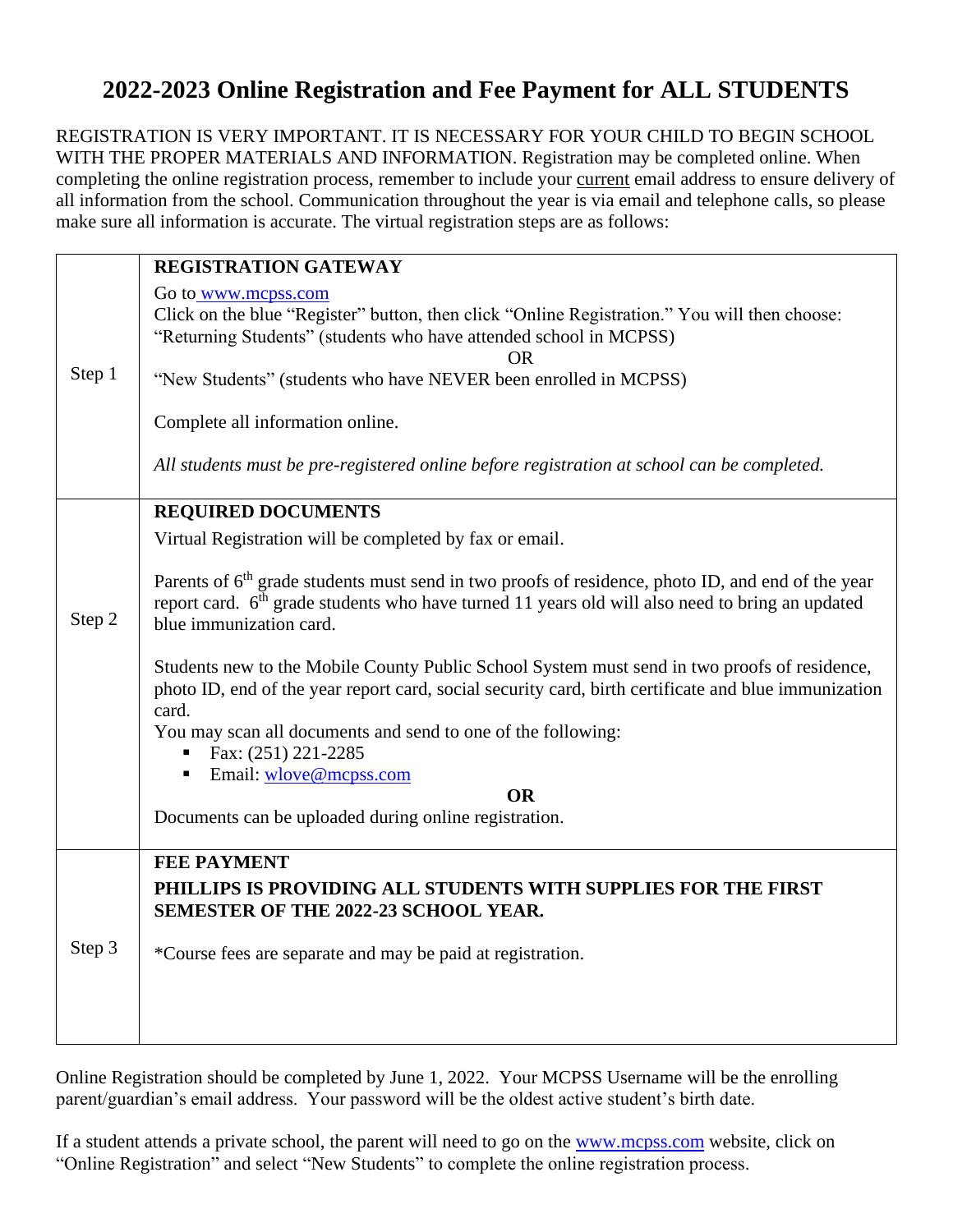## **2022-2023 On-Site Registration for ALL STUDENTS**

On-site registration will take place on Friday, July 29, 2022. During this time, parents will be able to meet the homeroom teacher, pay fees if they have not already done so online, purchase P.E. uniforms, purchase uniform ties, pick up school supply orders from PTSA, pay for yearbooks, etc. Each grade level will have an assigned window of time:

| 6 <sup>th</sup> Graders | $8:00$ a.m. $-10:00$ a.m.  |
|-------------------------|----------------------------|
| $7th$ Graders           | $10:00$ a.m. $-12:00$ p.m. |
| $8th$ Graders           | 1:00 p.m. $-2:00$ p.m.     |

**PHYSICAL EDUCATION UNIFORMS ARE REQUIRED AT PHILLIPS**. The warm weather uniform is a 50/50 poly-cotton blend T-shirt and shorts. The cost is **\$10.00 for each piece**. Returning Phillips' students are not required to purchase new uniforms. Winter wear will be available later in the school year for \$15 for each piece.

#### **UNIFORM TIES: BOYS: \$10 GIRLS: \$10**

## **\*\*\* P.E. uniforms and ties will be sold during the 6 th grade parent meeting and during the July 29th on-site registration before school starts. \*\*\***

**\*\*\* Uniform items will be sold during the meeting and before school starts. \*\*\***

**TEXTBOOKS** will be issued the first week of school**. All textbook and library fines must be paid before textbooks can be issued for this year. Payments may be made in the office.**